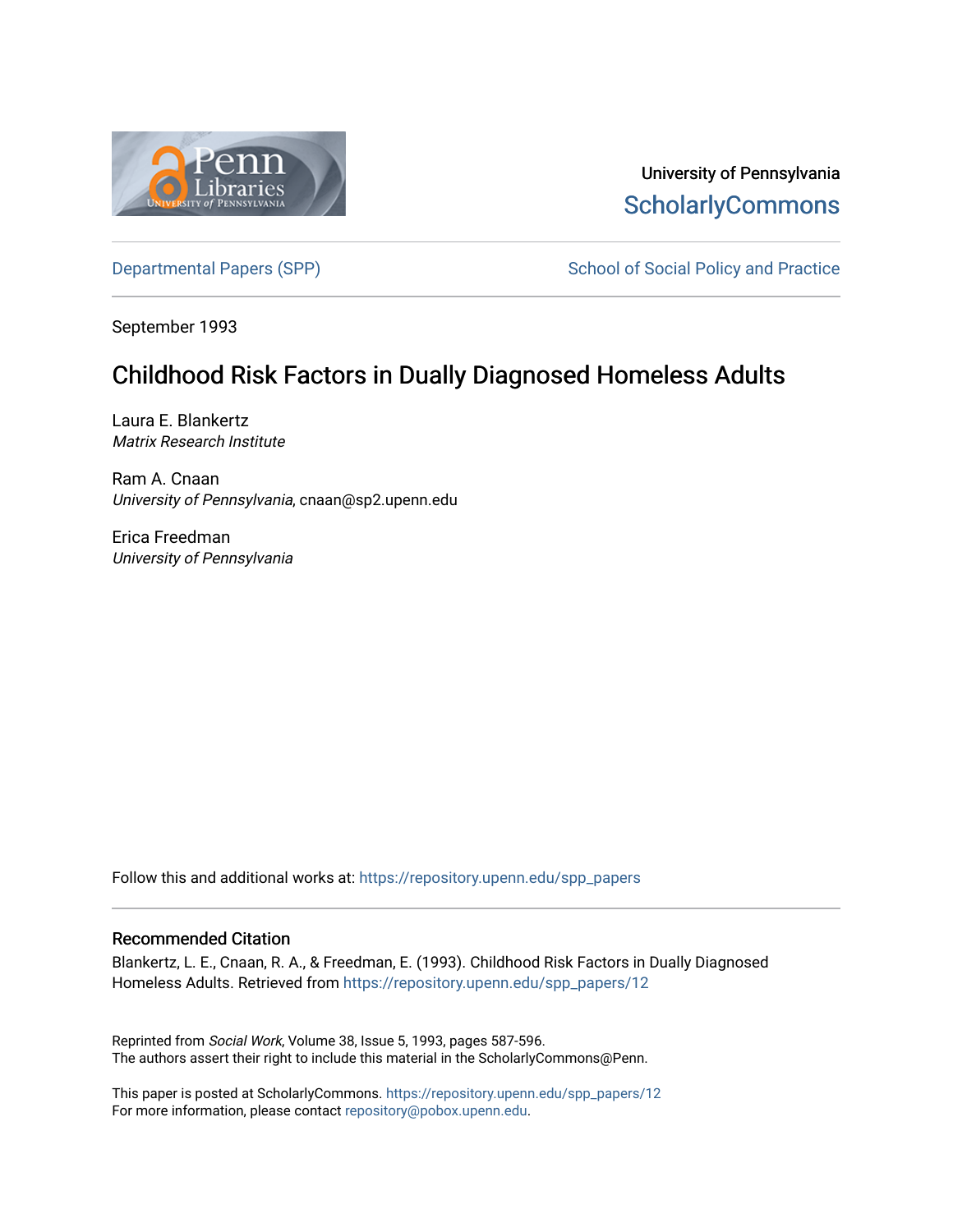# Childhood Risk Factors in Dually Diagnosed Homeless Adults

# **Abstract**

Although the negative long term effects of specific childhood risk factors - sexual and physical abuse, parental mental illness and substance abuse, and out of home placement - have been recognized, most studies have focused on just one of these risks. This article examines the prevalence of these five childhood risk factors among dually diagnosed (mental illness and substance abusing) homeless adults in rehabilitation programs. It further assesses the impact of each risk factor individually and in combinations of two on the social functioning skills and rehabilitation progress of these multiply disadvantaged clients.

# Keywords

child maltreatment, dual diagnosis, homelessness, mental illness, rehabilitation

# **Comments**

Reprinted from Social Work, Volume 38, Issue 5, 1993, pages 587-596. The authors assert their right to include this material in the ScholarlyCommons@Penn.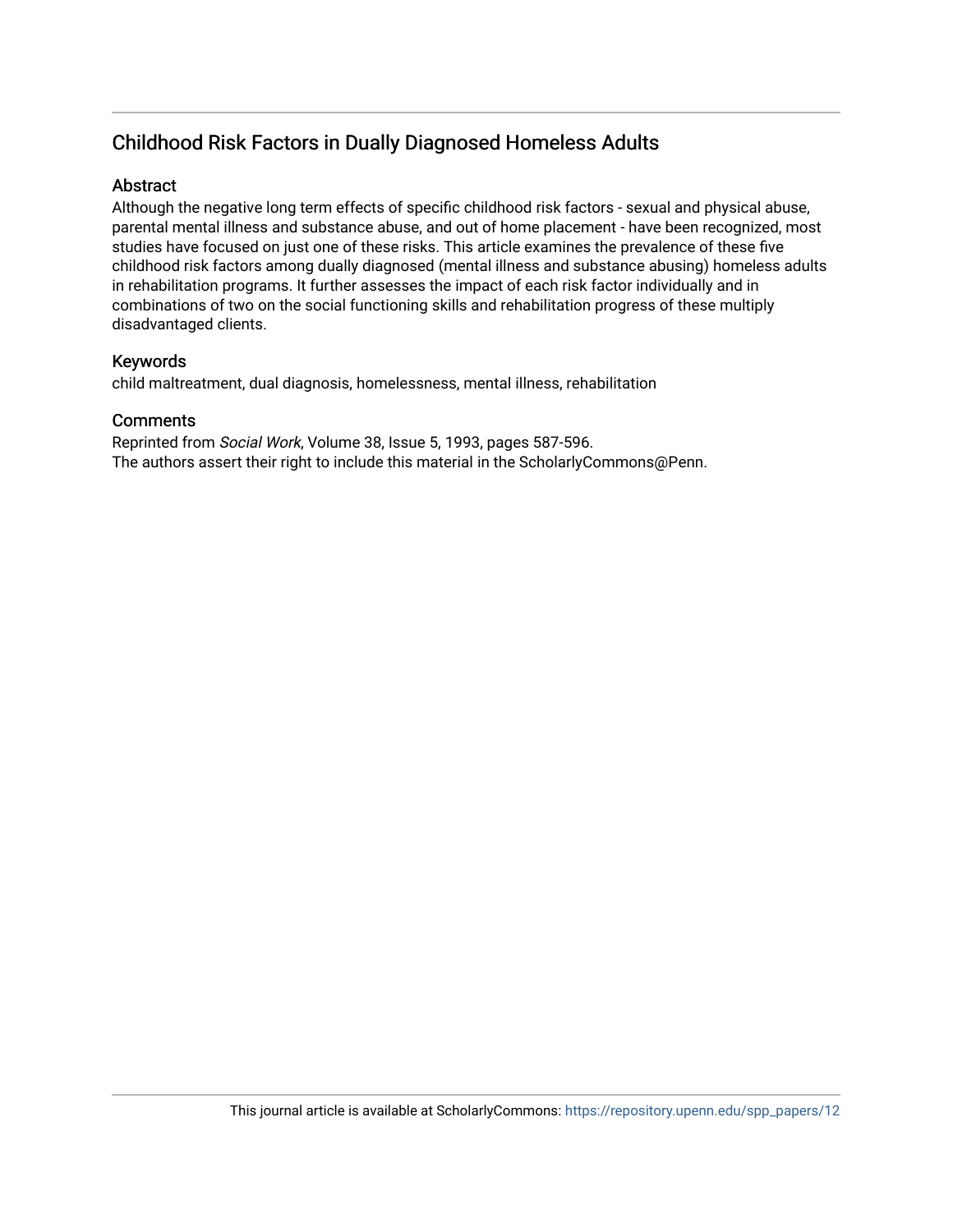# **Childhood Risk Factors in Dually Diagnosed Homeless Adults**

 $f()$ 

Laura E. Blankertz, Ram A. Cnaan, and Erica Freedman

Although the negative long-term effects of specific childhood risk factors sexual and physical abuse, parental mental illness and substance abuse. and out-of-home placement-have been recoanized, most studies have focused on just one of these risks. This article examines the prevalence of these five childhood risk factors among dually diagnosed (mentally ill and substance abusina) homeless adults in rehabilitation programs. It further assesses the impact of each risk factor individually and in combinations of two on the social functioning skills and rehabilitation progress of these multiply disadvantaged clients.

**Key Words:** child maltreatment: dual diagnosis: homelessness: mental illness: rehabilitation

uring the past decade, much publicity and social action have been directed toward the maltreatment of young people in general and toward the physical and sexual abuse of children in particular. However, the term childhood maltreatment is difficult to measure (Hutchinson, 1990). Some key risk factors that may improperly affect childhood development are sexual and physical abuse, parental substance abuse or mental illness, and out-of-home placement. Whereas the first two factors are clear examples of child abuse, parental substance abuse and parental mental illness are often documented causes of child neglect and abuse. Out-of-home placement may in fact be a cumulative indication of parental neglect and abuse.

The literature on the impact of dysfunctional family background on adult life patterns is just emerging. Many studies focus on just one risk factor and ignore the interactive effects of others. This article examines the close association of several childhood risk factors for a group of dually diagnosed homeless individuals (that is, those with co-occurring severe mental illness and substance abuse problems). More specifically, it focuses on

the effects of single and multiple forms of childhood maltreatment on the social functioning skills and progress of these multiply disabled individuals in the rehabilitation process.

#### **Literature Review**

#### **Childhood Sexual Abuse**

Sexual abuse in childhood has a severe negative impact on childhood development and behavior and a lasting effect on adult behavior (Kempe & Kempe, 1984; Wyatt & Powell, 1988). As adolescents and adults, victims of childhood sexual assault exhibit poor impulse control, depression, low selfesteem, hopelessness, and anxiety, any of which can lead to substance abuse, mental illness, and suicide attempts (Bassuk, 1984; Crewdson, 1988; Finkelhor, 1988). Conte and Schuerman (1987) found that victims were more affected by abuse if their families had other problems such as unemployment, substance abuse, and lack of overall support.

Studies of individuals with mental illness have found higher rates of childhood sexual abuse than those found in samples from the general population (Jacobson & Richardson, 1987; Surrey, Suett,

> CCC Code: 0037-8046/93.53.00.0.1993 National Association of Social Workers, Inc.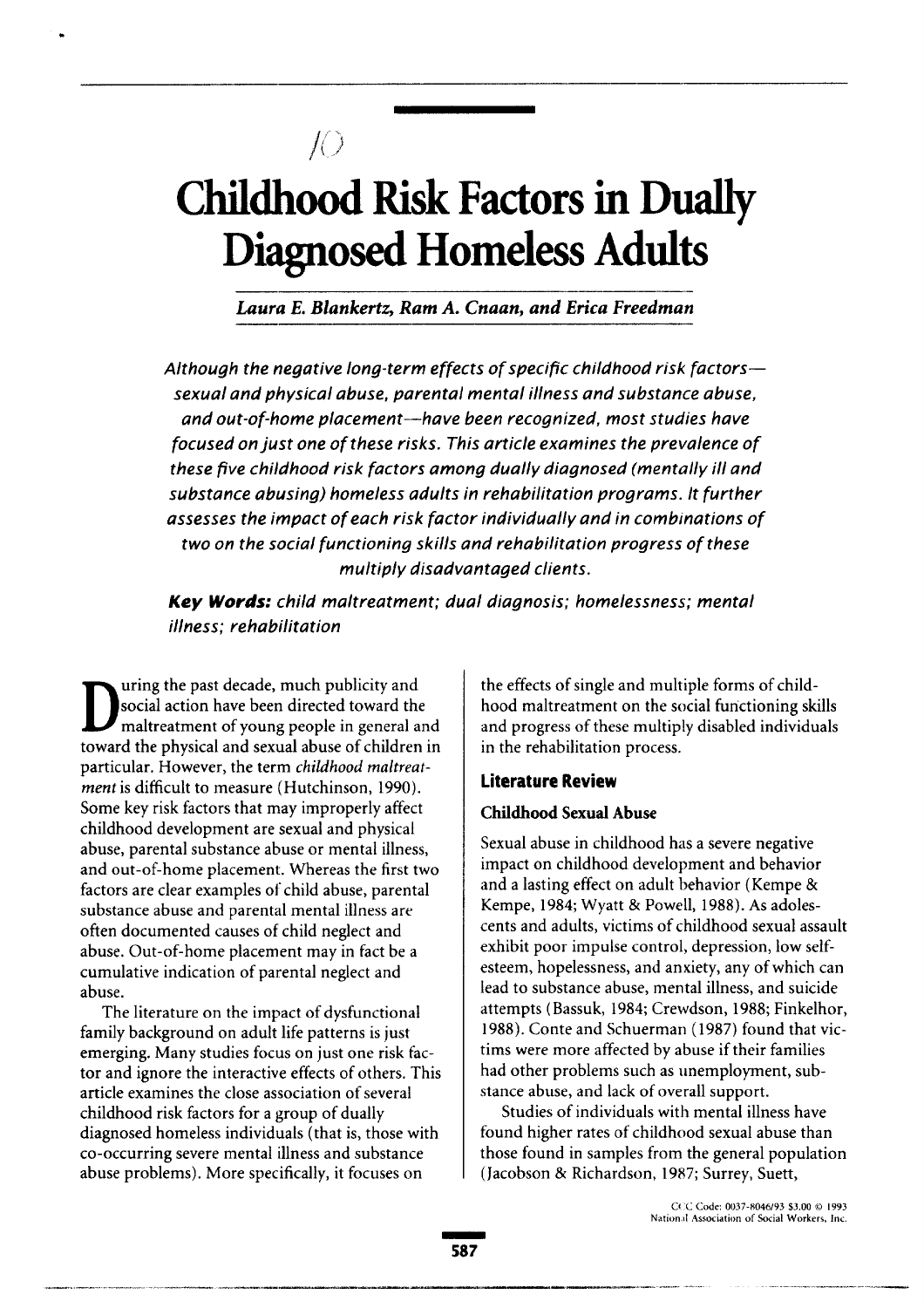Michaels, & Levine, 1990). Some studies found that as psychiatric patients, individuals who have experienced childhood sexual abuse tend to have more severe psychiatric symptoms than nonabused patients (Bryer, Nelson, Miller, & Drol, 1987; Rose, Peabody, & Stratigeas, 1991; Surrey et al., 1990). Abused patients also may demonstrate more difficulty in forming therapeutic alliances (Jacobson & Richardson, 1987). Rates of childhood sexual abuse for psychiatric inpatients ranged between 19 percent (Jacobson & Richardson, 1987) and 29 percent (Bryer et al., 1987), whereas an outpatient study found the rate to be 16 percent (Surrey et al., 1990).

#### **Childhood Physical Abuse**

Children who are physically abused must reinter-

pret their worldview to incorporate the abuse (Rieker & Carmen. 1986). This reinterpretation, especially when the abuse is ongoing, when it is unrecognized by others, and when the child is given no support, may lead to long-term loss of selfesteem, fragmented identity, and inability to form trusting relationships (Jacobson & Richardson, 1987; Rieker & Carmen, 1986). Childhood physical abuse is likely to be precipitated by

parental alcoholism (Rose et al., 1991), drug abuse, personality disorders, low socioeconomic status, single parenthood, isolation, and personal history of maltreatment (Rieker & Carmen, 1986). Incidents of childhood physical abuse among psychiatric inpatients ranged from 38 percent (Bryer et al., 1987) to 49 percent (Jacobson & Richardson, 1987). Outpatient rates as high as 21 percent have been cited (Surrey et al., 1990). Obviously, figures vary according to methodology, definition of abuse, and sample.

Although many studies combine physical and sexual abuse when looking at the retrospective impact on adults, there is evidence that physical abuse may produce its own pattern of behavior and psychiatric symptoms (Bryer et al., 1987; Surrey et al., 1990). Carmen, Rieker, and Mills (1984) found that psychiatric inpatients who had been physically abused only were not as aggressive and did not have as long a hospital stay as those who were sexually abused.

Many individuals, however, have been both sexually and physically abused. Figures for childhood

physical assault, sexual assault, or both range from 23 percent to 57 percent among psychiatric inpatient clients. There is strong evidence that individuals who have been both physically and sexually abused are more likely to suffer as adults from severe coping problems and are more likely to demonstrate severe psychiatric symptoms and other destructive behaviors as compared with nonabused individuals (Brver et al., 1987; Carmen et al., 1984; Jacobson & Richardson, 1987; Rose et al., 1991: Surrev et al., 1990).

#### **Parental Mental Illness**

Children of parents who are mentally ill are at much greater risk of developing mental illness (Feldman, Stiffman, & Jung, 1987; Rutter &

There is strong evidence that individuals who have been both physically and sexually abused are more likely to suffer as adults from severe coping problems.

Quinton, 1984; Silverman, 1989). The type of disorder (if any) a child of a mentally ill parent will develop over time cannot be predicted with any accuracy (Rutter, 1980). Rutter and Ouinton (1984) contended that mental illness in offspring results from a combination of genetic, psychosocial, and environmental factors. However, the exact mode of interaction between these factors cannot be defined (Ken-

dler & Eaves, 1986). A child's risk of developing a mental illness in adulthood increases in proportion to his or her exposure to mentally ill significant others (for example, parents and siblings) (Erlenmeyer-Kimling, 1977; Gammon, 1983). Such risk is also affected by the chronicity and severity of parental mental illness (Feldman et al., 1987), the amount of marital discord of the parents (Rutter, 1980), the modes of social interaction between parent and child (Silverman, 1989), and parental aggression and violence, as well as the child's age at the onset of the disorder (Rutter, 1980), all of which are probably interrelated.

#### **Parental Substance Abuse**

Families in which there is parental substance abuse are often characterized as unstable and chaotic (Jackson, 1954). For most children, living with an addicted parent generates instability, indecisiveness, and feelings of guilt and hopelessness (Ackerman, 1983). Children of alcoholics tend to show difficulty in role functioning, lack appropriate problem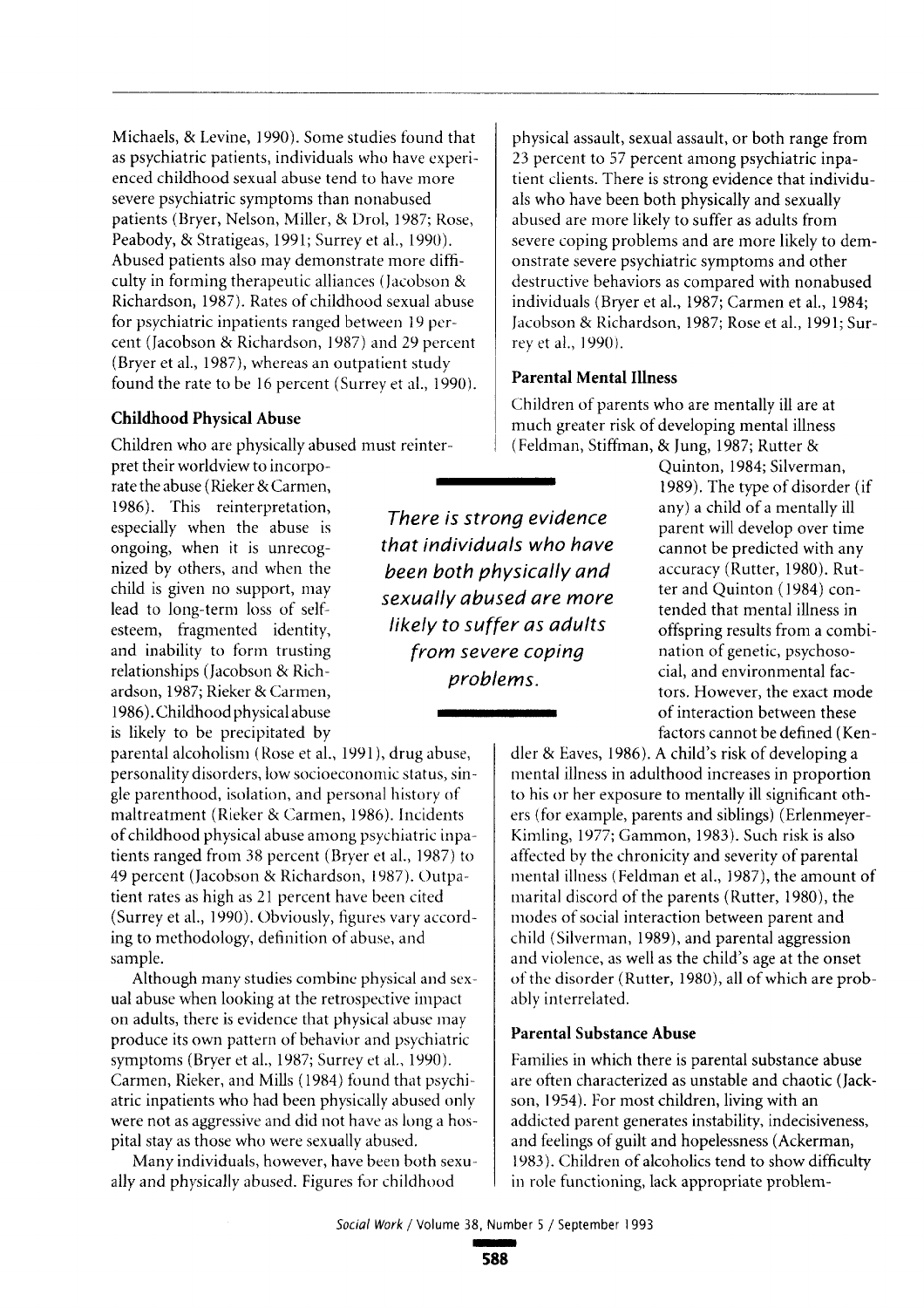solving skills, show general mistrust of others, have emotional problems, and display certain antisocial behaviors (Ackerman, 1983; Cork, 1969; Eldred, Grier, & Berliner, 1974; Elliot, Huizinga, & Ageton, 1985). Washton (1989) found that vulnerability to cocaine addiction was greater among those who had a family history of substance abuse. There is also evidence suggesting that alcoholism is passed on in families (Goodwin, Crane, & Guze, 1971; Harford, Haack, & Spiegler, 1987). Moreover, the severity and impact of dysfunctional parenting resulting from substance abuse may affect the child's adult behavior and self-concept, which may manifest in destructive coping behaviors such as substance abuse, mental illness, or criminal activity (Miller & Jang, 1977).

#### Out-of-Home Placement

Children who were victims of disrupted parental care (that is, foster care or institutional care) have higher rates of long-term stay in psychiatric care as adolescents (Dickson, Heffron, & Parker, 1990). The recognition of the long-term negative effects of out-of-home placement, such as housing instability or institutionalization, have prompted recent studies on how to help adolescents properly exit the child welfare system (Fanshel, Finch, & Grundy, 1989a, 1989b). Another group that experiences out-of-home placement is runaway youths (Powers & Jaklitsch, 1989), who are found to be at higher risk for self-destructive behavior, substance abuse, and physical and mental illness.

#### **Risk Factors and Homelessness**

These five childhood risk factors have been documented among the homeless population in many studies (D'Ercole & Struening, 1987; Piliavin, Sosin, & Westerfelt, 1988; Shinn, Knickman, & Weitzman, 1991; Sosin, Colson, & Grossman, 1988; Susser, Struening, & Conover, 1987; Wood, Valdez, Hayashi, & Shen, 1990). However, there is still a void in the knowledge regarding the impact of all childhood risk factors among this vulnerable subpopulation. Although massive evidence has been accumulated on the long-term impact of childhood risks, the specific impact of each risk or of co-occurrence of several risks on a variety of later-life behaviors has yet to be looked at carefully.

#### **Study Purpose**

In this study, we attempted to determine the impact of five childhood risk factors on dually diagnosed homeless people in three Philadelphia rehabilitation facilities. First, we assessed the prevalence of each of the five aforementioned childhood risk factors and their combinations in this population. Then we assessed the individual effects and the effects of two co-occurring childhood risk factors on the social functioning of clients when they entered rehabilitation. Because of a limited sample size, we analyzed only two co-occurring risk factors. Finally, we assessed the impact of single childhood risk factors on the ability of clients to benefit from rehabilitation.

#### **Methods**

#### Procedure

Data were gathered on 156 dually diagnosed homeless people in three comprehensive rehabilitation programs for dually diagnosed homeless adults in Philadelphia. These programs provided outreach, engagement, intensive case management, and residential services (Blankertz, Cnaan, White, Fox, & Messinger, 1990). The target population was homeless individuals with Axis I major mental illness and Axis I substance abuse/dependence. A few individuals with primary Axis II diagnoses, such as borderline personality disorder, were also admitted (American Psychiatric Association, 1987).

Clients were referred by homeless outreach workers, hospitals, drug and alcohol programs, and mental health programs. All three programs accepted all clients who were referred as long as the client was willing to accept services. Once a person was admitted into the program, he or she could leave at any time. In this respect, these clients are a unique group of very disadvantaged people who voluntarily agreed to be treated.

On entry to one of the service programs, each client was assessed and interviewed by a research assistant. This process took up to two months. The information obtained included basic intake data, personal history, family background, substance use history, mental illness history, homeless history, functional assessment, and social-psychological tests. Monthly assessment of the clients' progress in rehabilitation and recording of crises were routinely logged by the research assistants.

#### Sample

One hundred fifty-six clients entered the programs between November 1989 and May 1990. About twothirds of clients (65.6 percent) were male. About twothirds (63.8 percent) were black; 23.3 percent were white; and 12.9 percent were Hispanic. The average age was 34 years, with a standard deviation of 7.7

Blankertz, Cnaan, and Freedman / Childhood Risk Factors in Dually Diagnosed Homeless Adults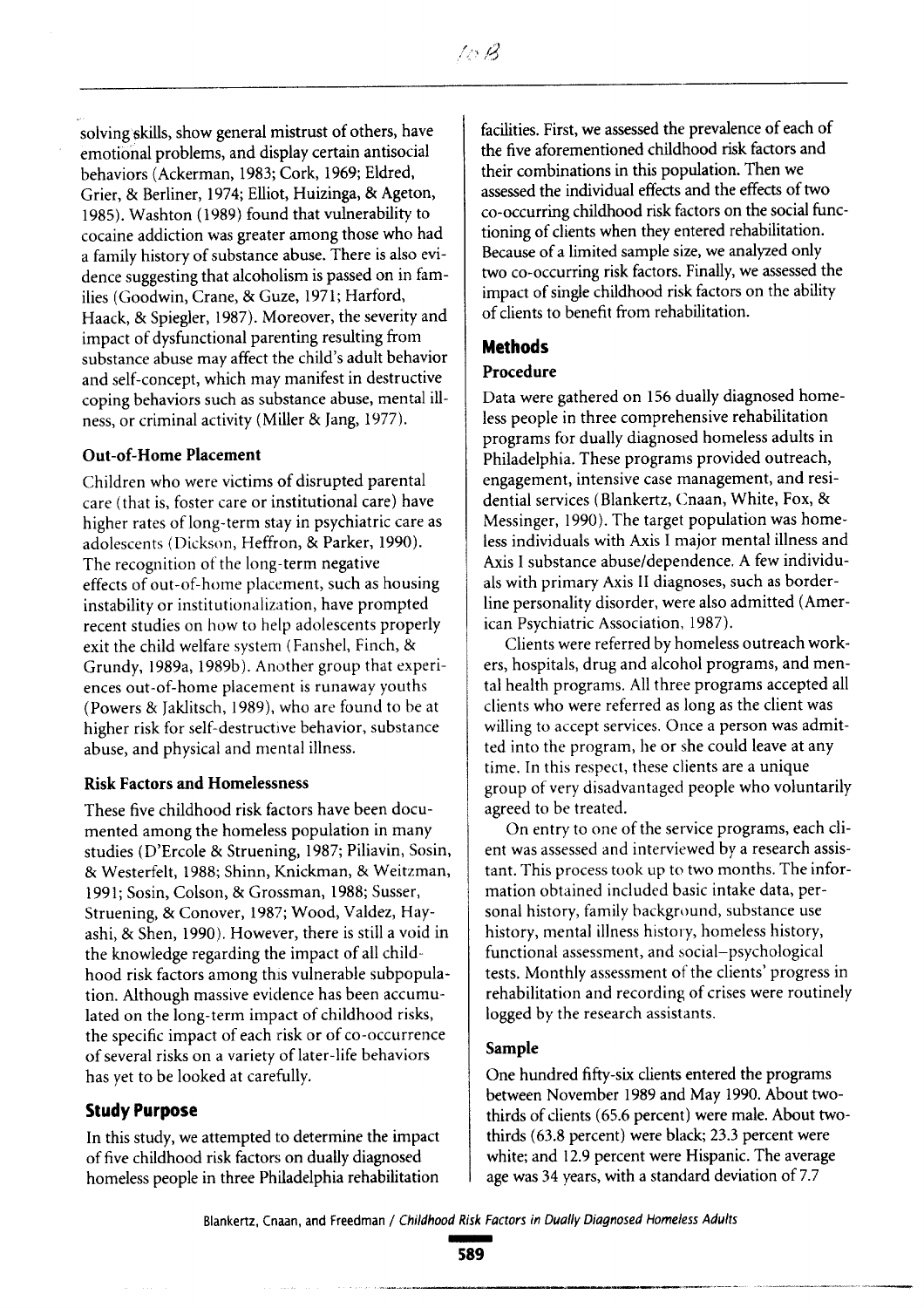years and a range of 19 to 56 years. Typically, clients had been in the educational system for an average of 11.3 years, with a range of four to 16 years. About three-fourths (75.6 percent) had never been married, 9.8 percent were separated, and 14.6 percent were divorced. However, 62.0 percent had lived with a significant other, and 55.4 percent had children. All mothers had lost custody of their children because of mental illness or drug and alcohol problems.

Client psychiatric diagnoses included schizophrenia (62 percent), bipolar disorder (7 percent), posttraumatic stress disorder (3 percent), borderline personality disorder (3 percent), other (including unspecified adjustment disorder, 16 percent), and unknown (2 percent). Six percent currently did not have a psychiatric diagnosis: some were being assessed as primary substance abusers. These 6 percent were not included in the analysis, as they do not meet the criterion of dual diagnosis.

Examination of the pattern of substance abuse among clients revealed that 66 percent used alcohol; 55 percent cocaine; 40 percent marijuana; 29 percent heroin; 27 percent amphetamines; and 30 percent other drugs. More than half of the clients (57 percent) were multisubstance users. About three-fourths (73 percent) of clients began using drugs before age 17.

#### Instrument

A core set of instruments was used in the three programs. These instruments included a personal history form that included basic demographic information, homelessness history, family background, health history, and service use; the Addiction Severity Index (McClellan, Luborsky, Woody, & O'Brien, 1980); a homeless functional assessment that assessed skill levels in areas particularly sensitive to the target population and that was developed especially for this research project; and monthly rehabilitation assessments that record changes in client behavior in the rehabilitation program.

To achieve uniformity, the research assistants were provided with written case studies and were asked to complete the research forms. After two sessions, their level of interrater reliability was close to perfect (98 percent). Throughout the study, the same three research assistants collected data. Furthermore, the research team met weekly to discuss new cases and to solve jointly any doubts regarding rating and data entry.

#### **Measurement of Risk Factors**

As part of routine inquiry in the personal history instrument, clients were asked whether they had been sexually or physically abused and whether they had been placed out of the home. There was little probing as to the severity, type, or number of episodes of abuse, given that this information is often threatening in initial interviews (Westermever & Wahmenholm, 1989). Because of this method of data collection, our estimates of childhood maltreatments are binomial (occurred versus did not occur) and conservative. If in the process of study clients revealed to staff or research assistants that they had been abused, then the records were updated.

Clients were also asked whether any member of their family of origin abused drugs or alcohol and whether anyone was hospitalized for mental illness. In this study we used reports on parental substance abuse or mental illness to define childhood risk factors and did not use available data on siblings or other relatives. It was reported, however, that 15.2 percent did have siblings who were treated for mental illness, and 51.1 percent had siblings who abused alcohol or drugs. Similarly, in the initial interviews, clients were asked if they ever were placed in the care of others (including relatives, foster care, and institutions) for more than six months. Any positive response was recorded as an occurrence of outof-home placement.

#### **Results**

An overwhelming majority of the dually diagnosed homeless people (89.6 percent) were subjected to at least one childhood risk factor. The types most frequently reported were physical abuse (53.1 percent); living with parents who abused drugs, alcohol, or both (49.0 percent); and out-of-home placement (47.3 percent). Lower rates were reported for clients who had mentally ill parents (31.9 percent) and who were sexually abused (29.2 percent). Although we did not probe to detect additional cases of sexual or physical abuse, staff had good reasons to believe (on the basis of clinical observations of behaviors often found in those who have been sexually abused) that at least another 34.5 percent mav have been sexually abused. It was suspected that physical abuse occurred in another 25.4 percent of clients. Of those who were placed out of home, 24.2 percent were placed with other family members, 27.3 percent in foster care, 33.3 percent in institutions, and 15.2 percent in group homes.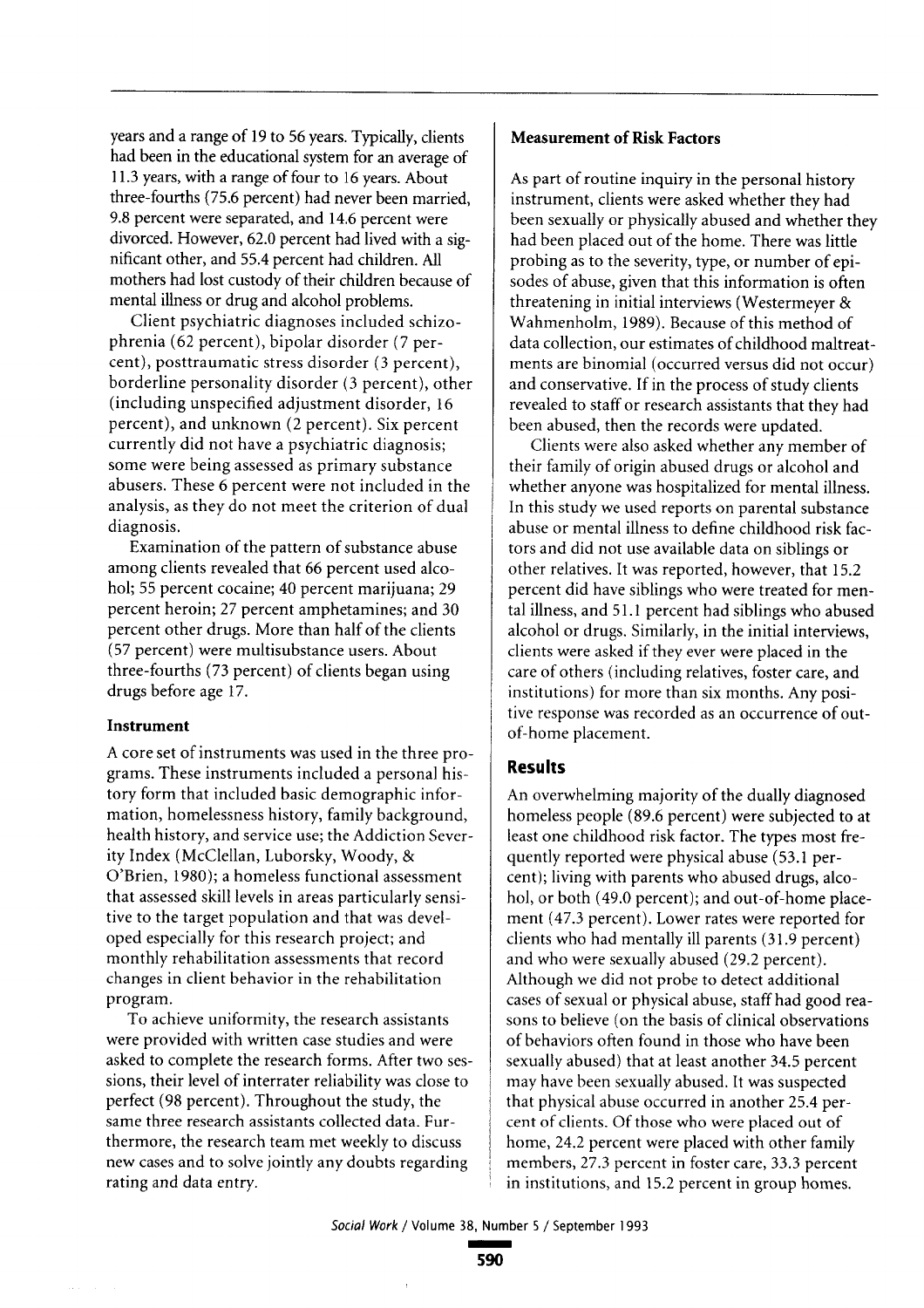Table 1 reports the combinations of two childhood risk factors. Although there are combinations with frequencies slightly higher than others, the differences are not significant, and thus there is no one dominant combination. More than half (56.3 percent) of the clients reported that they had suffered from more than one childhood risk factor, and 10.4 percent reported that they had suffered from all five childhood risk factors (Table 2). Almost all combinations were significant at the .05 level when tested by the chi-square tests of association, the two exceptions being sexual abuse with out-of-home placement and parents using drugs and alcohol with outof-home placement (Table 1).

One goal of our study was to identify the associations between reported childhood risk factors and

#### Table 1

**Reported Rates of Combinations of Two Forms** of Childhood Maltreatment ( $N = 156$ )

| <b>Types of Maltreatment</b>                                                  | $\%$  | р    |
|-------------------------------------------------------------------------------|-------|------|
| Physical abuse and sexual abuse                                               | 25.0  | .001 |
| Physical abuse and parents using<br>drugs and alcohol                         | 33.3  | .01  |
| Physical abuse and parents with<br>mental health problems                     | 27.1  | .05  |
| Physical abuse and out-of-home<br>placement                                   | 31.25 | .05  |
| Sexual abuse and parents using<br>drugs and alcohol                           | 18.75 | .05  |
| Sexual abuse and parents with<br>mental health problems                       | 18.75 | .01  |
| Sexual abuse and out-of-home<br>placement                                     | 22.9  | NS   |
| Parents using drugs and alcohol<br>and parents with mental<br>health problems | 22.9  | .05  |
| Parents using drugs and alcohol<br>and out-of-home placement                  | 27.1  | NS   |
| Parents with mental health<br>problems and out-of-home<br>placement           | 20.8  | .01  |

#### Table 2

#### Percentage of Clients by Total Number of Childhood Maltreatments ( $N = 156$ )

| <b>Number of Childhood</b><br>Maltreatments | %    | Cumulative % |  |  |
|---------------------------------------------|------|--------------|--|--|
| 5                                           | 10.4 | 10.4         |  |  |
| $\overline{4}$                              | 14.6 | 25.0         |  |  |
| 3                                           | 12.5 | 37.5         |  |  |
| $\overline{2}$                              | 18.8 | 46.3         |  |  |
|                                             | 33.3 | 79.6         |  |  |
| 0                                           | 10.4 | 100.0        |  |  |

assessment of social functioning at entry. As seen in Table 3, eight components of social functioning are assessed. The three most affected by single childhood risk factors are the ability to be redirected, the ability to handle structure, and fighting. These three factors all manifest in situations in which professionals are requesting clients to control their impulses and accept external restrictions. Interestingly, none of the three social functioning skills was significantly associated with out-of-home placement, which was the only childhood risk factor significantly associated with the ability to engage with staff and the ability to handle stress. Thus, out-ofhome placement carries with it unique long-term effects, which will be discussed later.

Some additional significant associations did not form a clear empirical trend or were not based on a theoretical expectation. For example, the ability to handle group living was significantly associated with parents' mental illness only. Similarly, the motivation toward abstinence was significantly associated with sexual abuse only, and the ability to cope with mental health issues was significantly associated with parents' drug and alcohol abuse only.

In almost all significant associations and in most of the nonsignificant associations, a consistent trend emerged. Clients subjected to a specific childhood risk factor were rated as performing worse than clients who were not exposed to this risk factor. The only exception was in engagement with staff. In all cases of engagement with staff, clients subjected to the risk factor were rated as performing better than others. However, the only significant association for engagement with staff was with out-of-home placement ( $\chi^2$  [1] = 6.88,  $p < .01$ ).

Our second goal was to test the associations between social functioning at entry and 10 possible combinations of two childhood risk factors. The summary of the results of these analyses is presented in Table 4. In some ways, the results replicate the findings from the analysis of single forms of childhood maltreatment. For example, fighting was associated with many of the combinations. Almost all significant and nonsignificant associations indicated that clients reported to have suffered two childhood risk factors were assessed as performing worse than the others in all cases, with the exception of engagement with staff.

This additional analysis, however, produced some new results. First, the combination that

Blankertz, Cnaan, and Freedman / Childhood Risk Factors in Dually Diagnosed Homeless Adults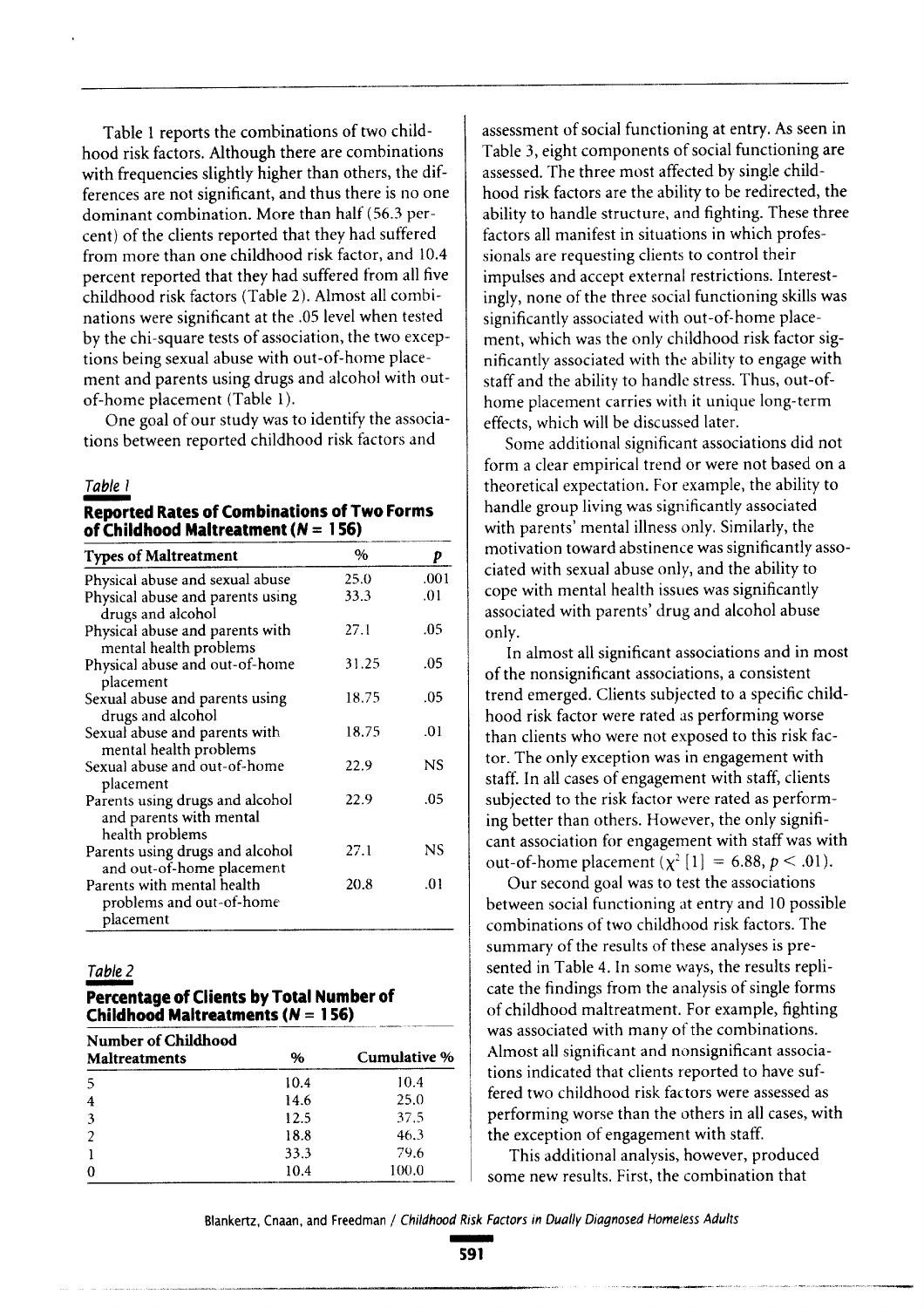#### Table 3

#### **Childhood Maltreatment and Clients' Social Deficits. December 1989**

| Social Functioning by Maltreatment Type                                      | p         |
|------------------------------------------------------------------------------|-----------|
| Ability to be redirected                                                     |           |
| by physical abuse                                                            | .05       |
| by sexual abuse                                                              | .01       |
| by parents using drugs and alcohol                                           | NS        |
| by parents with mental health problems                                       | .01       |
| by out-of-home placement                                                     | NS.       |
| Ability to handle group living                                               |           |
| by physical abuse                                                            | NS        |
| by sexual abuse                                                              | NS.       |
| by parents using drugs and alcohol                                           | NS.       |
| by parents with mental health problems                                       | .05       |
| by out-of-home placement                                                     | NS        |
| Ability to handle structure                                                  |           |
| by physical abuse                                                            | .05       |
| by sexual abuse                                                              | .01       |
| by parents using drugs and alcohol                                           | .01       |
| by parents with mental health problems                                       | .05       |
| by out-of-home placement                                                     | NS        |
| Engaging with staff                                                          |           |
| by physical abuse                                                            | <b>NS</b> |
| by sexual abuse                                                              | NS        |
| by parents using drugs and alcohol                                           | NS        |
| by parents with mental health problems                                       | NS        |
| by out-of-home placement                                                     | .01       |
| Ability to handle stress                                                     |           |
| by physical abuse                                                            | NS        |
| by sexual abuse                                                              | NS        |
| by parents using drugs and alcohol                                           | NS        |
| by parents with mental health problems                                       | NS        |
| by out-of-home placement                                                     | .05       |
| Motivation toward abstinence                                                 |           |
| by physical abuse                                                            | NS        |
| by sexual abuse                                                              | .05       |
| by parents using drugs and alcohol<br>by parents with mental health problems | <b>NS</b> |
| by out-of-home placement                                                     | NS<br>NS  |
|                                                                              |           |
| Ability to handle mental health issues                                       |           |
| by physical abuse<br>by sexual abuse                                         | NS        |
| by parents using drugs and alcohol                                           | NS        |
| by parents with mental health problems                                       | .05<br>NS |
| by out-of-home placement                                                     | NS        |
| Fighting                                                                     |           |
| by physical abuse                                                            | .01       |
| by sexual abuse                                                              | .01       |
| by parents using drugs and alcohol                                           | .05       |
| by parents with mental health problems                                       | .01       |
| by out-of-home placement                                                     | NS        |

yielded the largest number of significant associations with the types of social functioning was parent with both mental illness and substance abuse problems (that is, dually diagnosed parents). Second, sexual abuse, significantly associated with a number of social functioning skills when it was examined alone, did not have as powerful an impact when studied in combinations. Clients who reported sexual abuse and any other childhood risk factor were assessed as equal to other clients in all areas except fighting. This trend was also found for physical abuse.

The third goal of this study was to assess the impact of childhood risk factors on the rehabilitation process. Client progress was measured by assessment of eight social functioning skills in May 1990 as compared with the same skills originally assessed in December 1989 (at entry). Because clients entered and left the programs at different times, this analysis is based on 46 clients who entered rehabilitation in December 1989 and were still there in May 1990. Because of the small sample size, we could not replicate this analysis on combinations of two childhood risk factors. Also, the basic demographic traits of race, age, and sex had no impact on progress.

Most of the single risk factors were not significantly associated with progress in the rehabilitation program. The only exception was out-of-home placement. Out-of-home placement was significantly associated with ability to be engaged with staff  $(\chi^2$  [1] = 4.77,  $p < .05$ ) and ability to handle stress  $(\chi^2 [1] = 8.82, p < .01)$ . Those who were not placed out of home progressed better than those who were. A third significant association was detected between out-of-home placement and willingness to work on dealing with mental illness  $(\chi^2 [1] = 6.11, p < .01)$ ; however, in the latter association, those who were placed out of home showed greater progress.

## **Discussion**

Our results suggest that childhood risk factors, whether single or multiple, are very prevalent among dually diagnosed homeless people. Caution should be used in generalizing the reported results to a less vulnerable population. Very little is known about the characteristics, behavior, and longitudinal life course of these individuals. Our measures of the risk factors are dichotomous (the risk exists or not) and may underrepresent actual occurrences. The findings indicated that large numbers of these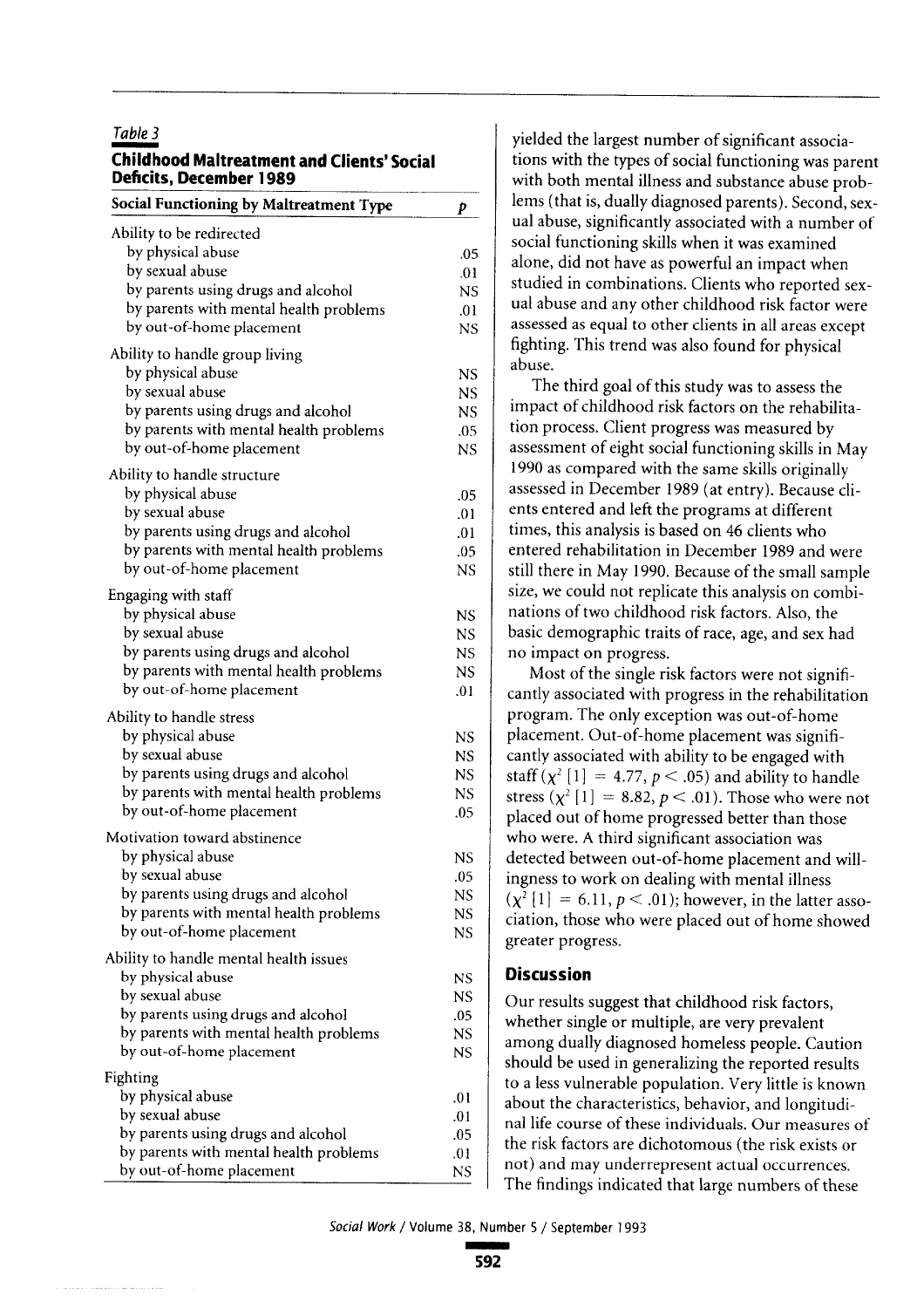| Combinations of Two Childhood Maltreatment Types and Clients' Social Functioning, December 1989 |           |              |           |           |           |                |           |     |
|-------------------------------------------------------------------------------------------------|-----------|--------------|-----------|-----------|-----------|----------------|-----------|-----|
| Type of<br><b>Maltreatment</b>                                                                  |           | $\mathbf{2}$ | 3         | 4         | 5         | 6              | 7         | 8   |
| Physical and sexual                                                                             | <b>NS</b> | <b>NS</b>    | NS        | <b>NS</b> | NS        | N <sub>S</sub> | NS        | .01 |
| Physical and D/A                                                                                | <b>NS</b> | <b>NS</b>    | <b>NS</b> | NS        | <b>NS</b> | N5             | .05       | NS. |
| Physical and MH                                                                                 | NS        | NS           | <b>NS</b> | NS        | <b>NS</b> | N5             | <b>NS</b> | .05 |
| Physical and out                                                                                | NS        | <b>NS</b>    | .05       | NS        | <b>NS</b> | NS.            | NS        | .05 |
| Sexual and D/A                                                                                  | <b>NS</b> | NS.          | NS        | NS        | <b>NS</b> | NS             | <b>NS</b> | NS. |
| Sexual and MH                                                                                   | NS        | <b>NS</b>    | NS.       | NS        | <b>NS</b> | NS             | NS.       | NS. |
| Sexual and out                                                                                  | <b>NS</b> | <b>NS</b>    | <b>NS</b> | NS        | NS.       | NS.            | <b>NS</b> | .01 |
| D/A and MH                                                                                      | <b>NS</b> | .05          | NS        | .01       | NS.       | NS             | .05       | .05 |
| $D/A$ and out                                                                                   | NS        | NS           | NS        | NS        | NS.       | NS.            | NS.       | .01 |
| MH and out                                                                                      | NS        | NS           | NS        | NS        | <b>NS</b> | NS             | <b>NS</b> | NS. |

NOTE: Physical = physical abuse; sexual = sexual abuse;  $D/A$  = parents using drugs and alcohol; MH = parents with mental health problems; out = out-of-home placement;  $1 =$  ability to be redirected;  $2 =$  ability to handle group living;  $3 =$  ability to handle structure;  $4 =$  engaging with staff;  $5 =$  ability to handle stress;  $6 =$  motivation toward abstinence;  $7 =$  ability to handle mental health issues;  $8 =$  fighting.

individuals had childhoods that put them in a highrisk category for a number of problems later in life. In fact, the number reported as suffering from sexual or physical abuse is more comparable to prevalent rates among inpatient than outpatient populations. Although there was no control group in this study, it is likely that these factors played a key role in the etiology of clients' dual problems and homelessness. The impact of these five risk factors also negatively affects the overall level of social functioning of those individuals (that is, their ability to interact with others, to cooperate in rule-governed situations, to solve problems constructively, and to handle stress).

Table 4

When analyzed singly, all five childhood risk factors were about equal in their significant associations with client behaviors at entry into the rehabilitation process. Each was significantly associated with three or four social functioning skills. Out-of-home placement was the factor associated with engagement with staff and ability to handle stress and was not significantly associated with fighting and handling structure at entry. Interestingly, out-of-home placement was also the only risk factor that had significant association with progress in the rehabilitation program. It seems clear that out-of-home placement has long-term effects. One possible explanation for the unique impact of out-of-home placement is that it usually happens only after other risk factors have occurred, and it is often a late reaction to other manifestations of neglect or abuse. Thus, out-of-home placement has an idiosyncratic cumulative impact. Another possible explanation is that perhaps rehabilitation for these clients is experienced as another placement, and they use mechanisms of engaging with professionals and handling group structure that were acquired in the past.

Contrary to the literature, there was an evident trend, although not statistically significant, for those who were exposed to the risk factors to be more engaged with staff at entry than for those who had not been maltreated. This finding may indicate that many clients are "system wise" (that is, are long-term users of services and systems providing help).

As the literature and our findings suggest, childhood risk factors are often interrelated, although a causal relationship is hard to determine (Caton, Gralnick, Bender, & Simon, 1990; Famularo, Stone, Barnum, & Wharton, 1986; Miller, Down, & Gondoli, 1989; Miller, Down, Gondoli, & Keil, 1987). About one-fourth of the clients had parents with a dually diagnosed profile. Social skills at time of entry in combination with dually diagnosed parents yielded the highest number of significant associations. We may be witnessing an intergenerational transmission of comorbidity, an alarming trend, given that second-generation dually diagnosed individuals reveal substantial social skills deficits compared with others, even within this multiply disadvantaged population.

The various childhood risk factors-with the exception of out-of-home placement-were not significantly associated (either positively or negatively) with behavioral change in the rehabilitation process. This finding may suggest that the impact of these risk factors remains persistent even during six months of extensive service. Progress can be achieved only in lengthy and concentrated intervention.

Blankertz, Cnaan, and Freedman / Childhood Risk Factors in Dually Diagnosed Homeless Adults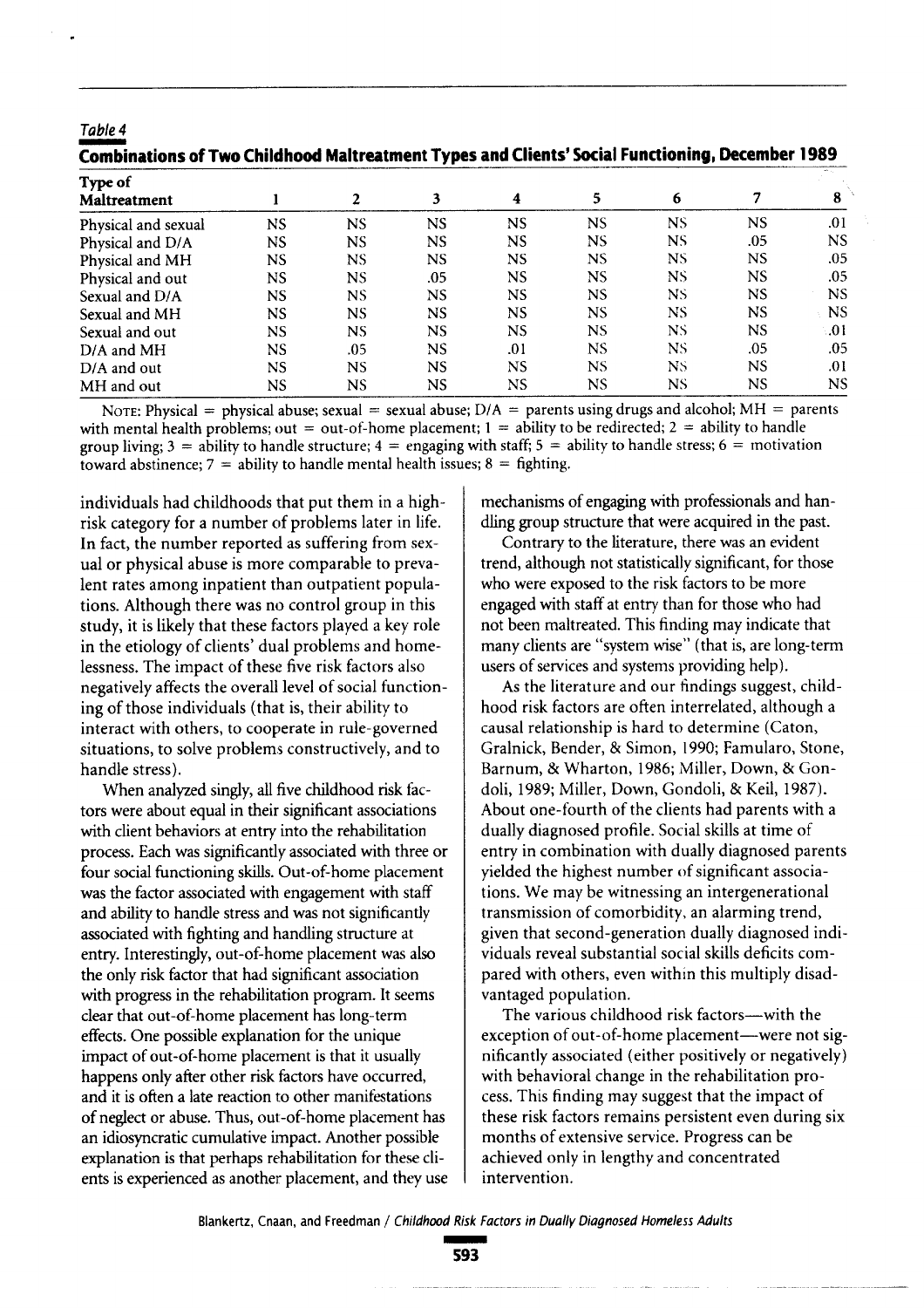## Conclusion

Our findings support previous studies that documented the association between childhood maltreatment of any form and devastating effects in adulthood. This growing body of literature calls for a variety of practice and policy implications that are beyond the scope of this article. Among such implications are the need to educate the public to prevent and report all forms of child maltreatment and the need to sensitize practitioners who work with families in which one or both parents are either severely mentally ill or substance abusing to prevent intergenerational transfer of disabilities. In addition, practitioners who work with the homeless population and specifically with dually diagnosed individuals should inquire about childhood maltreatments, as an understanding of these maltreatments can be a key to successful rehabilitation. Consequently, specific therapies for victims of childhood maltreatment are warranted (Herder & Redner, 1991).

There are many questions left for future study. For example, our data suggest that parental mental illness and substance abuse (parental comorbidity) has a long-term impact on adults that may be even greater than the specific incidents of physical abuse, sexual abuse, and out-of-home placement. This finding calls for additional research in the field and for practitioners to be alert to this problem and to assess its impact on their clients' ability to become engaged in the rehabilitative process.

The especially strong association for four of the five risk factors with fighting with others and with ability to handle structure is of special concern for service providers. Dually diagnosed individuals have been described in the literature as highly disruptive, and perhaps this is one reason they have been underserved. Programs to assist these clients should be prepared to handle such behaviors and should develop practice mechanisms to better manage such disruptions.

Our study focused on the homeless population; more research needs to be done on other segments of the dually diagnosed population, such as those who are domiciled or in jail, to discover if they also have been subjected to these childhood risk factors. If these findings hold true for other dually diagnosed subpopulations, then new service interventions may arise, along with a better understanding of these individuals.

#### **References**

- Ackerman, R. (1983). Children of alcoholics. New York: Simon & Schuster.
- American Psychiatric Association. (1987). Diagnostic and statistical manual of mental disorders (3rd ed., rev.). Washington, DC: Author.
- Bassuk, E. (1984). The homelessness problem. Scientific American, 251, 40-45.
- Blankertz, L. E., Cnaan, R. A., White, K. W., Fox, J., & Messinger, K. (1990). Outreach efforts with dually diagnosed homeless persons. Families in Society, 71,  $387 - 397$
- Bryer, J., Nelson, B., Miller, J., & Drol, P. (1987). Childhood sexual and physical abuse as factors in adult psychiatric illness. American Journal of Psychiatry, 144, 1426-1430.
- Carmen, E. H., Rieker, P. P., & Mills, T. (1984). Victims of violence and psychiatric illness. American Journal of Psychiatry, 141, 378-383.
- Caton, L. M., Gralnick, A., Bender, S., & Simon, R. (1990). Young chronic patients and substance abuse. Hospital and Community Psychiatry, 40,  $1037 - 1040.$
- Conte, J., & Schuerman, J. (1987). Factors associated with an increased impact of child sexual abuse. Child Abuse nd Neglect: The International Journal, 11,  $201 - 211$ .
- Cork, M. R. (1969). The forgotten children. Ottawa: Addictive Research Foundation.
- Crewdson, J. (1988). By silence betrayed: Sexual abuse of children in America. Boston: Little, Brown.
- D'Ercole, A., & Struening, E. (1987, March). Predictors of depression among homeless women: Implications for service delivery. Paper presented at the 64th Annual Meeting of the American Orthopsychiatric Association, Washington, DC.
- Dickson, L. R., Heffron, W. M., & Parker, C. (1990). Children from disrupted and adoptive homes on an inpatient unit. American Journal of Orthopsychiatry,  $60, 594 - 602.$
- Eldred, C., Grier, V., & Berliner, N. (1974). Comprehensive treatment for heroin-addicted mothers. Social Casework, 55, 470-474.
- Elliot, D. S., Huizinga, D., & Ageton, S. S. (1985). Explaining delinquency and drug use. Beverly Hills, CA: Sage Publications.
- Erlenmeyer-Kimling, L. (1977). Issues pertaining to prevention and intervention of genetic disorders affecting human behavior. In G. W. Albee & J. M. Joffee (Eds.), The issues: An overview of primary prevention (pp. 68-79). Hanover, NH: University Press of New England.

Social Work / Volume 38, Number 5 / September 1993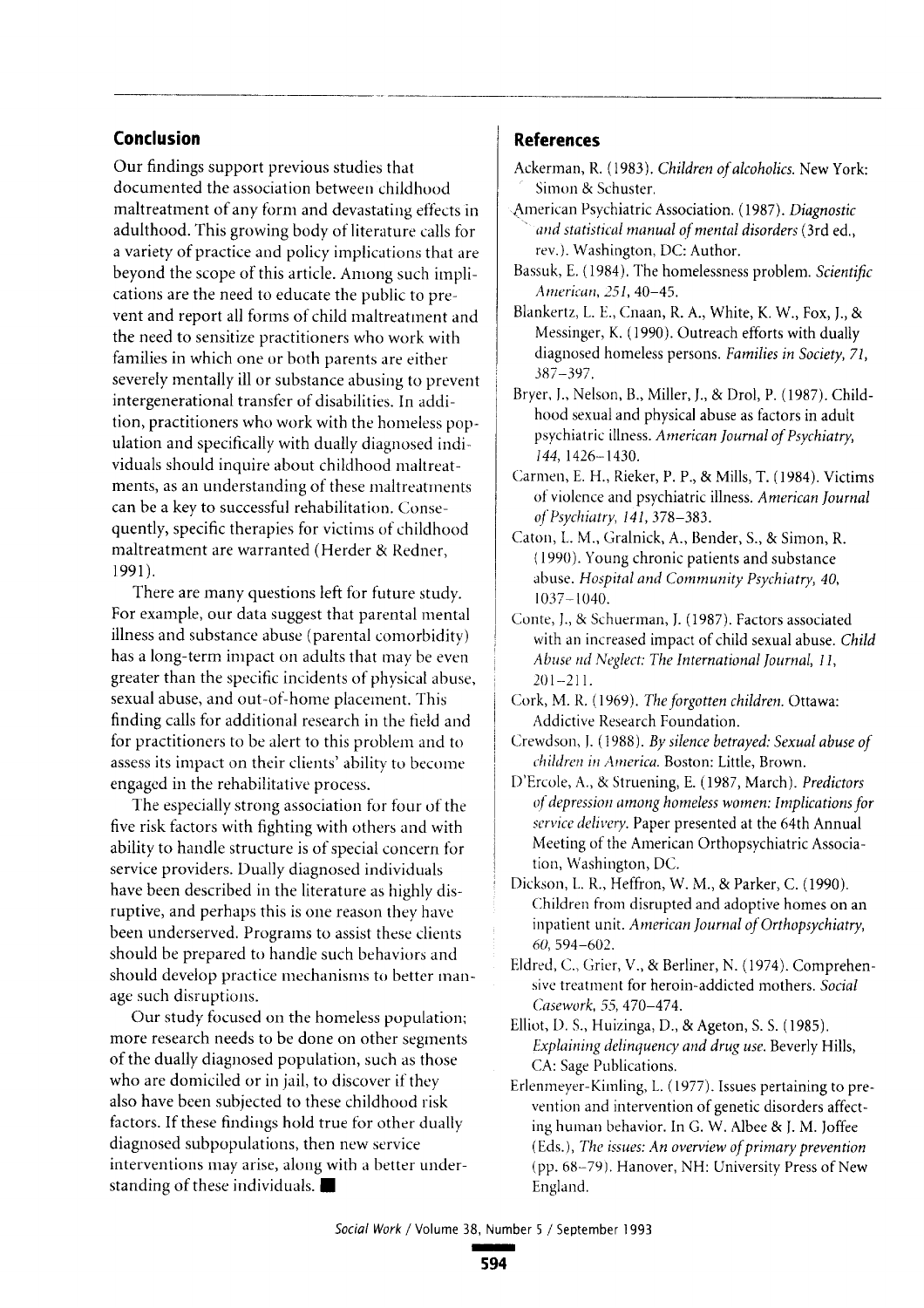Famularo, R., Stone, K., Barnum, R., & Wharton, R. (1986). Alcoholism and severe child maltreatment. American Journal of Orthopsychiatry, 56, 481-485.

Fanshel, D., Finch, S. J., & Grundy, J. F. (1989a). Foster children in life course perspective: The Casey family program experience. Child Welfare, 68,  $467 - 478$ .

Fanshel, D., Finch, S. J., & Grundy, J. F. (1989b). Modes of exit from foster care and adjustment at time of departure of children with unstable life experience. Child Welfare, 68, 391-402.

Feldman, R., Stiffman, A., & Jung, K. (1987). Children at risk. New Brunswick, NJ: Rutgers University Press.

Finkelhor, D. (1988). The trauma of child sexual abuse. In G. E. Wyatt & G. J. Powell (Eds.), Lasting effects of childhood sexual abuse (pp. 61-82). Newbury Park, CA: Sage Publications.

Gammon, G. D. (1983). Disturbed child: Correlation shown. Journal of the American Medical Association,  $249.11 - 12.$ 

Goodwin, D. W., Crane, J. B., & Guze, S. B. (1971). Felons who drink: An eight-year follow-up. Quarterly Iournal of Studies on Alcohol, 32, 136-147.

Harford, T. C., Haack, M. R., & Spiegler, D. L. (1987). Positive history for alcoholism. Alcohol Health and Research World, 12, 138-143.

Herder, D. D., & Redner, L. (1991). The treatment of childhood sexual trauma in chronically mentally ill adults. Health & Social Work, 16, 50-57.

Hutchinson, E. D. (1990). Child maltreatment: Can it be defined? Social Service Review, 64, 60-78.

Jackson, J. K. (1954). The adjustment of the family to the crisis of alcoholism. Quarterly Journal of Studies on Alcohol, 4, 562-586.

Jacobson, A., & Richardson, B. (1987). Assault experiences of 100 psychiatric inpatients: Evidence of need for routine inquiry. American Journal of Psychiatry, 144, 908-913.

Kempe, R. S., & Kempe, H. (1984). The common secret: Sexual abuse of children and adolescents. New York: W. H. Freeman.

Kendler, D., & Eaves, L. (1986). Models for the joint effect of genotype and environment on liability to psychiatric illness. American Journal of Psychiatry, 143, 279-289.

McClellan, A. T., Luborsky, L., Woody, G. E., & O'Brien, C. P. (1980). An improved evaluation instrument for substance abuse patients: The addiction severity index. Journal of Nervous and Mental Disease, 168, 26-33.

- Miller, B. A., Down, W. R., & Gondoli, D. M. (1989). Delinquency, childhood violence, and the development of alcoholism in women. Crime and Delinauency, 35, 94-108.
- Miller, B. A., Down, W. R., Gondoli, D. M., & Keil. A. (1987). The role of childhood sexual abuse in development of alcoholism in women. Violence and Victims, 2, 157-172.

Miller, D., & Jang, M. (1977). Children of alcoholics: A 20-year longitudinal study. Social Work Research & Abstracts, 13(4), 23-29.

Piliavin, I., Sosin, M., & Westerfelt, H. (1988). Conditions contributing to long-term homelessness: An exploratory study. Madison: Institute for Research on Poverty, University of Wisconsin-Madison.

Powers, J. L., & Jaklitsch, B. W. (1989). Understanding survivors of abuse: Stories of homeless and runaway adolescents. Lexington, MA: Lexington Books.

Rieker, P., & Carmen, E. (1986). The victim-to-patient process. American Journal of Orthopsychiatry, 56,  $360 - 370.$ 

Rose, S., Peabody, C., & Stratigeas, B. (1991). Undetected abuse among intensive care management clients. Hospital and Community Psychiatry, 42, 499-503.

Rutter, M. (1980). Changing youth in a changing society. Cambridge, MA: Harvard University Press.

Rutter, M., & Quinton, D. (1984). Parental psychiatric disorder: Effects on children. Psychological Medicine, 14, 853-880.

Shinn, M., Knickman, J. R., & Weitzman, B. C. (1991). Social relationships and vulnerability to becoming homeless among poor families. American Psychologist, 46, 1180-1187.

Silverman, M. (1989). Children of psychiatrically ill parents: A prevention perspective. Hospital and Community Psychiatry, 40, 1257-1264.

Sosin, M. R., Colson, P., & Grossman, S. (1988). Homeless in Chicago: Poverty and pathology, social institutions and social change. Chicago: Chicago Community Trust.

Surrey, J., Suett, C., Michaels, A., & Levine, S. (1990). Reported history of physical and sexual abuse and severity of symptomatology in women psychiatric outpatients. American Journal of Orthopsychiatry, 60,  $412 - 417$ .

Susser, E., Struening, E., & Conover, S. (1987). Childhood experiences of homeless men. American Journal of Psychiatry, 144, 1599-1601.

Washton, A. M. (1989). Cocaine addiction: Treatment, recovery and relapse prevention. New York: W. W. Norton.

Blankertz, Cnaan, and Freedman / Childhood Risk Factors in Dually Diagnosed Homeless Adults